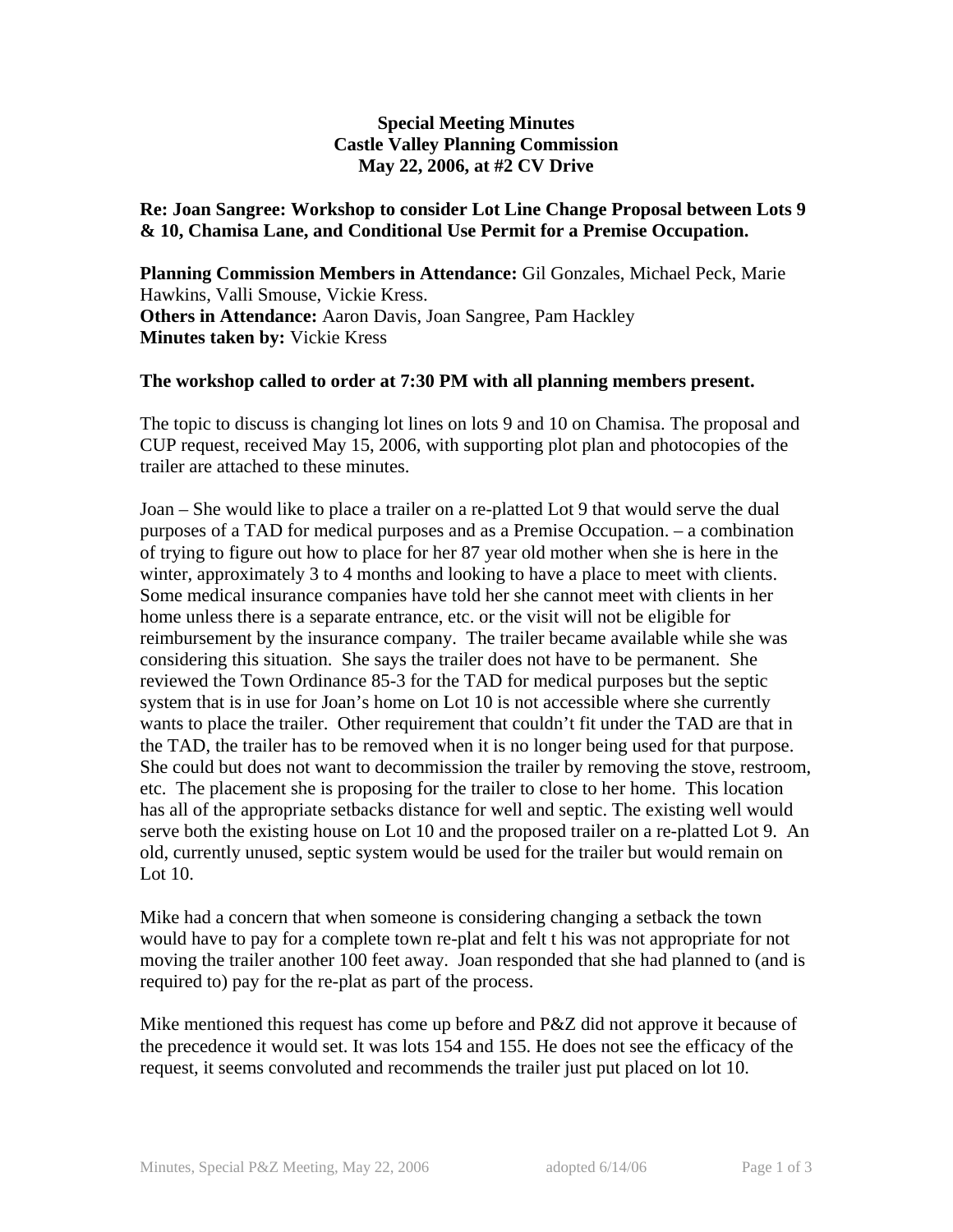Pam feels this request is different than the lot 154 / 155 situation because in the request, the proposed lot line change would have resulted in a non-complying setback for the proposed dwelling site.

Valli pointed out that the premise occupation has to be on the lot where the residence is.

Joan feels she cannot put both lots together because of the water rights.

Marie feels this could be a resale-ability problem by taking the space out of lot 10 and putting it in lot 9.

Joan offered that there could be a contract with the town that upon her death the lot line reverts to the original lot lines and the trailer gets decommissioned and pointed out that this is one of the benefits of it not being a permanent structure.

The trailer dimensions are 14' x 44' with and there currently is an attached deck and staircase. It is a 1997 trailer with a stucco exterior and a peach-colored roof. Joan added that to the dimensions to the trailer and then added the setback dimensions to determine the 146 x 126 space being moved from lot 10 to 9. Most of lot 9 is horse pasture with a dry paddock. She is proposing the trailer would be 100 feet from the house on lot 10.

Valli offered that perhaps another septic system be added on the existing Lot 9, and then keep the trailer on the current Lot 9 without re-doing the lot line.

Joan was concerned that access for the horses would have to change if the trailer were placed on lot 9.

Pam commented that there would be a certain point in the year that (Joan) would have to see patients in town while Joan's mother was residing in the trailer and felt it seemed a bit cumbersome.

Joan replied that her mother is 87 in January. She thought her seeing more patients in Castle Valley would be a gradual process. She could also see people in Castle Valley on the weekends and her mother could go to Joan's house while she was seeing patients. If Joan is not forced to move it, it can be a TAD which she felt required the least number of variances.

Mike feels the request causes "wibble wobble." Most residents do not have 2 septic systems and a few hundred feet for an 87 year old is really only a few hundred feet. He pointed out that any proximity of how this comes out is enormously closer than the current town she lives in. He is very concerned that putting a little dent in the lot sets precedence the town does not want and the town would have to confront that precedence from now on.

Joan responded that she felt there have been a number of lot line changes so this request really is not precedence.